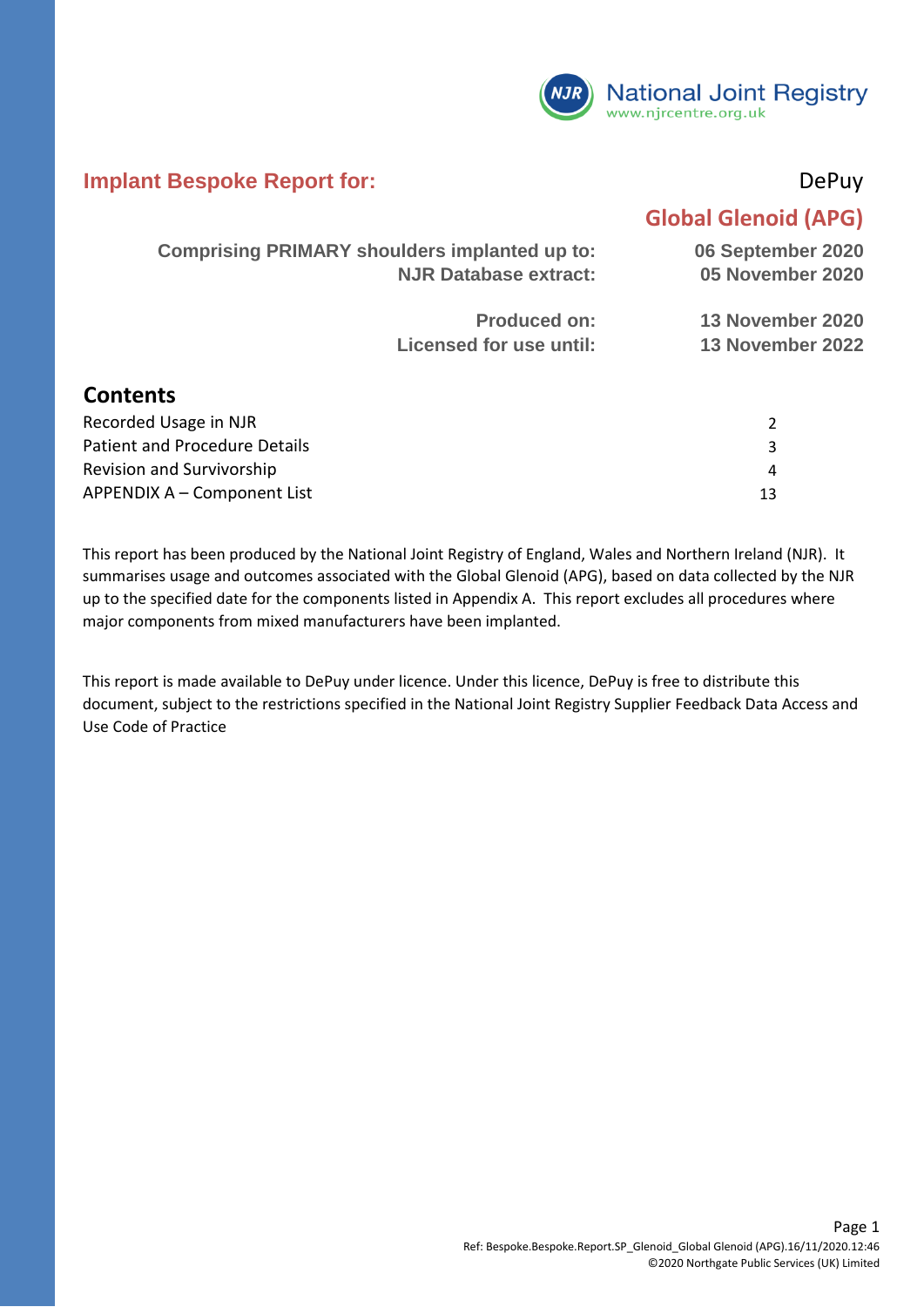### **NJR Recorded Usage**

#### **Implant Usage**

| Date of first recorded usage in the NJR: 05 April 2012     |           |
|------------------------------------------------------------|-----------|
| Date of last recorded usage in this dataset 28 August 2020 |           |
| Maximum implantation time:                                 | 8.4 years |
| Mean implantation time:                                    | 3.9 years |

| <b>Totals Recorded in NJR</b> | <b>Cumulative Total</b> |
|-------------------------------|-------------------------|
| Procedures                    | 2015                    |
| Patients                      | 1877                    |
| <b>Centres</b>                | 120                     |
| <b>Consultants</b>            | 123                     |
| <b>Implanting Surgeons</b>    | 158                     |



|                                |          |          |                |                |                |     | <b>Year of implantation</b> |           |     |                   |                |                |                |                                                                   |               |
|--------------------------------|----------|----------|----------------|----------------|----------------|-----|-----------------------------|-----------|-----|-------------------|----------------|----------------|----------------|-------------------------------------------------------------------|---------------|
| <b>Current</b><br>Outcome 2009 | Pre-     |          |                |                |                |     |                             |           |     |                   |                |                |                | 2009 2010 2011 2012 2013 2014 2015 2016 2017 2018 2019 2020 Total | $\frac{9}{6}$ |
| <b>Death</b>                   |          | $\Omega$ | $\overline{0}$ | $\overline{0}$ | 16             | 37  | 25                          | <b>26</b> | 19  | $12 \overline{ }$ | $\overline{2}$ | $\overline{0}$ | $\overline{0}$ | 137                                                               | 6.8%          |
| <b>Revised</b>                 |          | $\Omega$ | 0              | 0              | $\overline{1}$ | 5   | 3                           | 3         | 11  | 9                 | 3              | $\mathbf{0}$   | 0              | 35                                                                | 1.7%          |
| <b>Unrevised</b>               | $\Omega$ | $\Omega$ | $\mathbf{0}$   | $\mathbf{0}$   | 82             | 162 | 213                         | 238       | 282 | 284               | 246            | 265            | 71             | 1843                                                              | 91.5%         |
| <b>Total</b>                   | 0        | 0        | 0              | 0              | 99             | 204 | 241                         | 267       | 312 | 305               | 251            | 265            | 71             | 2015                                                              | 100%          |

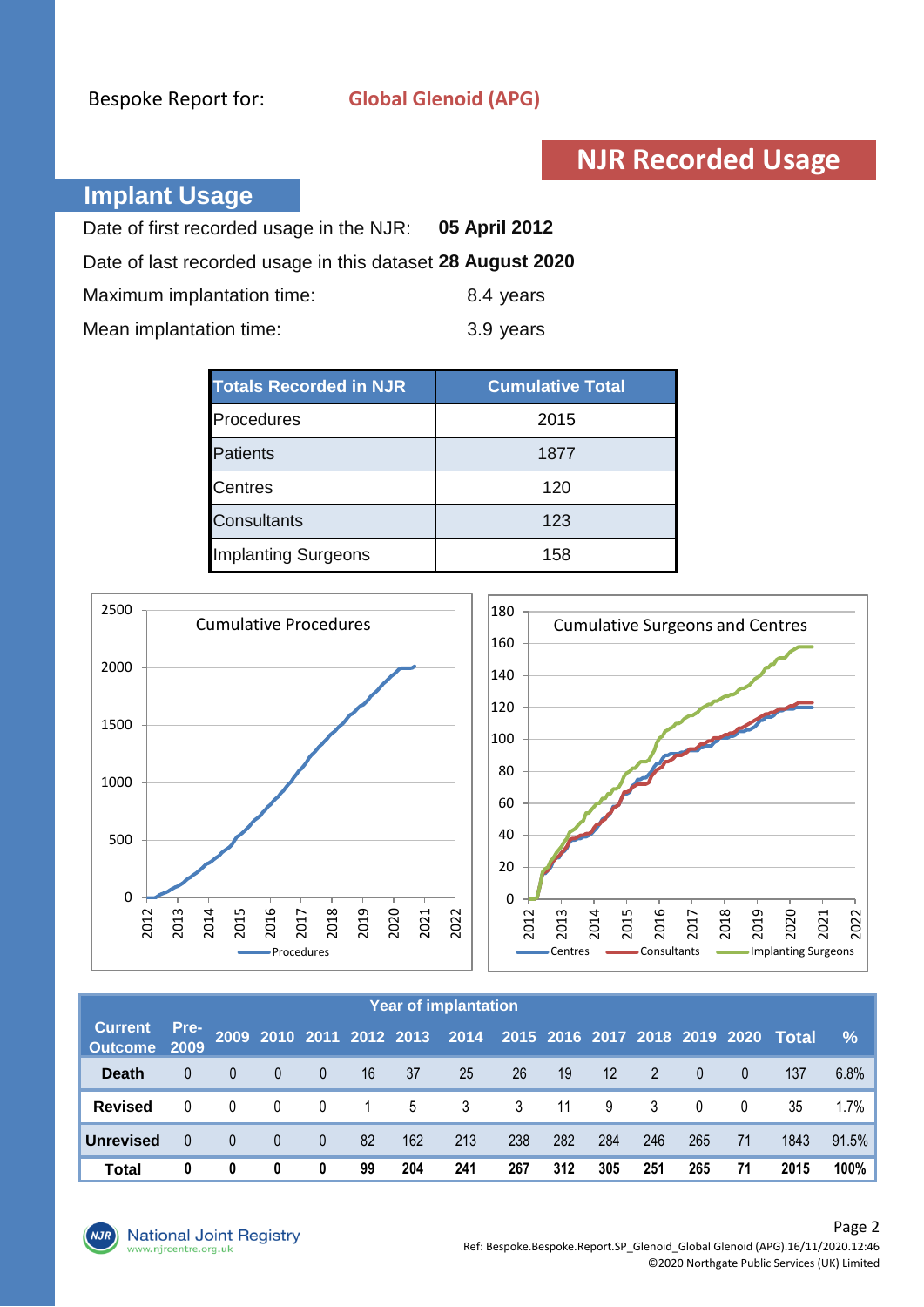## **Patient / Procedure Details**

#### **Patient Details**

|                                       | <b>Global Glenoid (APG)</b> | <b>All other Anatomic Total in</b><br><b>NJR</b> |
|---------------------------------------|-----------------------------|--------------------------------------------------|
| <b>Total Procedures</b>               | 2015                        | 11778                                            |
| <b>Total Patients</b>                 | 1877                        | 10887                                            |
| Demographics                          |                             |                                                  |
| Mean age                              | 71.0                        | 69.1                                             |
| < 50                                  | 1.6%                        | 4.1%                                             |
| $50 - 59$                             | 8.3%                        | 11.4%                                            |
| $60 - 69$                             | 28.7%                       | 31.0%                                            |
| $70 - 79$                             | 46.7%                       | 40.4%                                            |
| $\geq 80$                             | 14.7%                       | 13.0%                                            |
| % Male                                | 28.6%                       | 32.3%                                            |
| <b>ASA Grades</b>                     |                             |                                                  |
| P1 - Fit and healthy                  | 7.3%                        | 9.8%                                             |
| P2 - Mild disease not incapacitating  | 70.3%                       | 68.1%                                            |
| P3 - Incapacitating systemic disease  | 22.1%                       | 21.7%                                            |
| P4 / P5                               | 0.3%                        | 0.4%                                             |
| <b>Indications</b>                    |                             |                                                  |
| Osteoarthritis                        | 95.04%                      | 90.88%                                           |
| <b>Other Inflammatory Arthropathy</b> | 1.89%                       | 3.92%                                            |
| <b>Cuff Tear Repair</b>               | 0.20%                       | 0.93%                                            |
| <b>Avascular Necrosis</b>             | 2.48%                       | 2.72%                                            |
| <b>Acute Trauma</b>                   | 0.15%                       | 0.32%                                            |
| Trauma Sequelae                       | 1.44%                       | 2.48%                                            |
| Other                                 | 0.55%                       | 1.34%                                            |

Total of indications may exceed total number of implants, since more than one indication can be listed per case.

#### **Procedure**

|                                                         | <b>Global Glenoid (APG)</b> | All NJR Anatomic Total |
|---------------------------------------------------------|-----------------------------|------------------------|
| Procedure Type                                          |                             |                        |
| Hemi-arthroplasty                                       | $0\%$                       | 0%                     |
| <b>Resurfacing Arthroplasty</b>                         | $0\%$                       | 0%                     |
| Resurfacing Hemi-arthoplasty                            | 0%                          | 0%                     |
| <b>Reverse-Polarity Total Prosthetic</b><br>Replacement | $0\%$                       | 0%                     |
| <b>Total Prosthetic Replacement</b>                     | 100%                        | 100%                   |

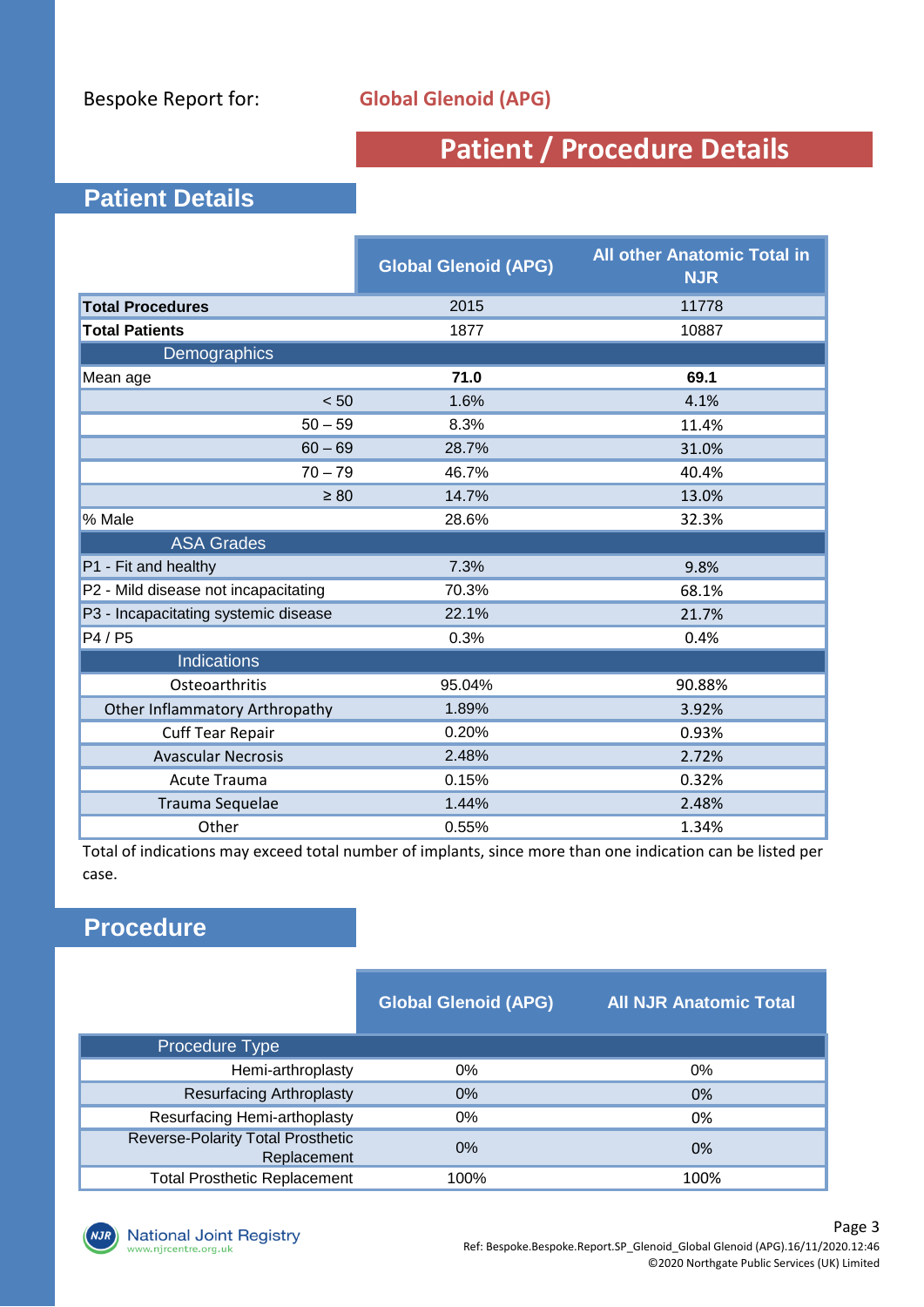### **Reasons for Revision**

Reasons for revision of primary procedures in which the implant was used.

| <b>Reason for Revision</b>            | <b>Number of</b><br>procedures <sup>†</sup> | <b>Expected Revisions</b> | p value |
|---------------------------------------|---------------------------------------------|---------------------------|---------|
| Infection                             | 7                                           | 4.49                      | 0.203   |
| Instability                           | 9                                           | 17.76                     | 0.021   |
| <b>Cuff Insufficiency</b>             | 15                                          | 31.53                     | < 0.001 |
| Aseptic Loosening                     |                                             | 4.01                      | 0.169   |
| <b>Aseptic Loosening Humerus</b>      | 0                                           | 0.00                      |         |
| <b>Aseptic Loosening Glenoid</b>      | 0                                           | 0.00                      |         |
| Periprosthetic Fracture               |                                             | 1.80                      |         |
| <b>Stiffness</b>                      | 0                                           | 0.00                      |         |
| Impingement                           | $\overline{0}$                              | 0.00                      |         |
| <b>Component Dissociation</b>         | 0                                           | 0.00                      |         |
| <b>Glenoid Implant Wear</b>           | 0                                           | 0.00                      |         |
| <b>Native Glenoid Surface Erosion</b> | 0                                           | 0.00                      |         |
| Implant Fracture                      | $\overline{0}$                              | 0.00                      |         |
| Lysis Humerus                         | $\overline{0}$                              | 0.00                      |         |
| Lysis Glenoid                         | 0                                           | 0.00                      |         |
| <b>Dislocation Subluxation</b>        | 0                                           | 0.00                      |         |
| <b>Unexplained Pain</b>               | 0                                           | 0.00                      |         |
| Conversion Hemi to Total              | 0                                           | 0.71                      |         |
| Conversion Total to Hemi              | 1                                           | 0.44                      | 0.378   |
| Other / Not recorded                  | 7                                           | 15.38                     | 0.019   |
| <b>Total Revisions</b>                | 35                                          | 66.96                     | < 0.001 |

† multiple reasons may be listed for one revision procedure

\* Based on all other Anatomic Total, adjusted for agegroup, gender, indications, and implantation year

Significantly better,  $p < 0.001$  Significantly worse  $p < 0.05$ Significantly better,  $p < 0.05$  Significantly worse  $p < 0.001$ 



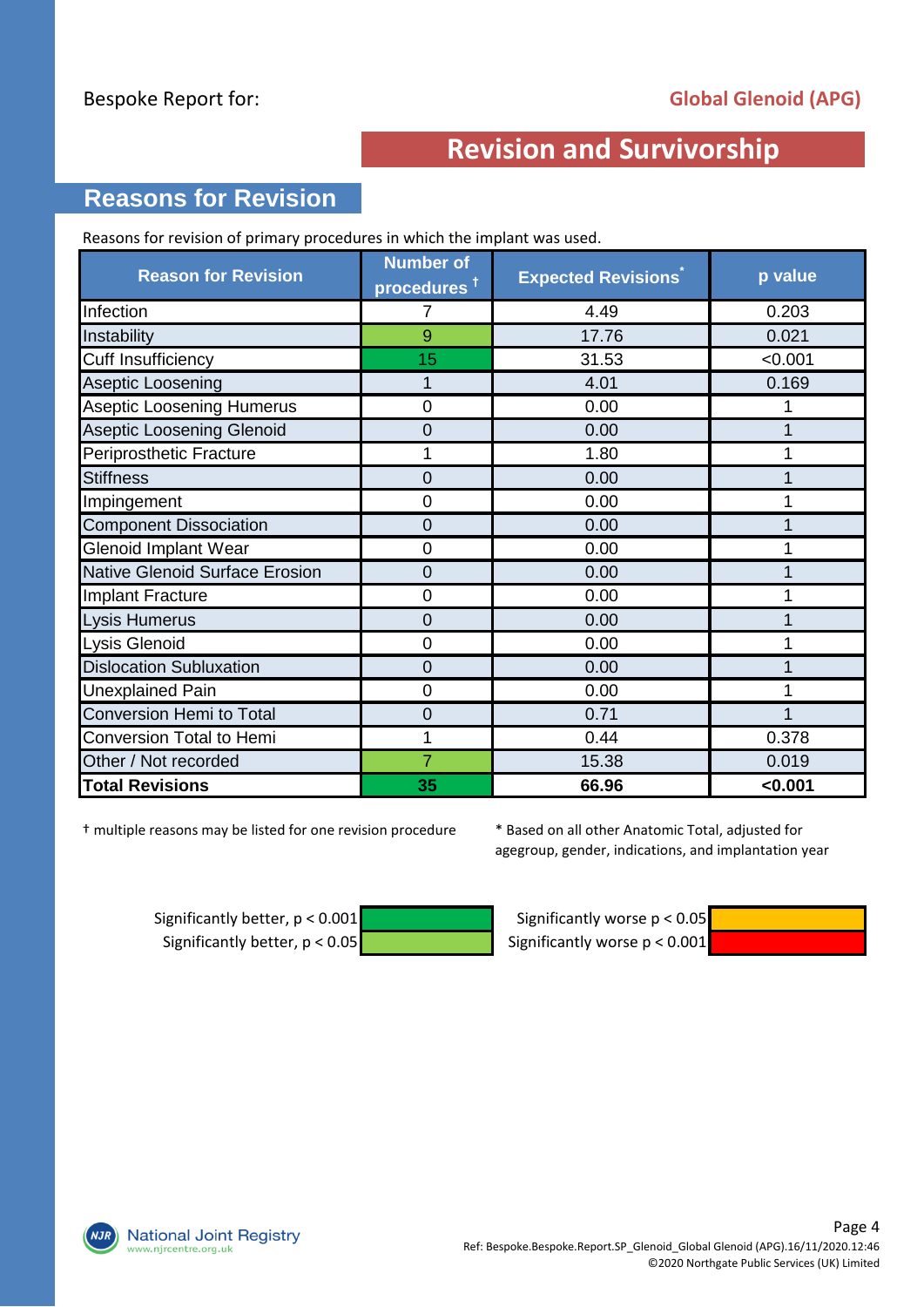#### **Components Revised**

|                                    |                                | <b>Percentage of Revisions</b> |                                                  |  |  |
|------------------------------------|--------------------------------|--------------------------------|--------------------------------------------------|--|--|
| <b>Components Revised</b>          | <b>Number of</b><br>procedures | <b>Global Glenoid (APG)</b>    | <b>All other Anatomic</b><br><b>Total in NJR</b> |  |  |
| <b>Humeral Only Revised</b>        | 7                              | 20.0%                          | 32.0%                                            |  |  |
| <b>Glenoid Only Revised</b>        | 2                              | 5.7%                           | 8.8%                                             |  |  |
| <b>Humeral and Glenoid Revised</b> | 21                             | 60.0%                          | 48.2%                                            |  |  |
| <b>Isolated Glenoid Conversion</b> | 0                              | 0.0%                           | 0.0%                                             |  |  |
| Modular Exchange                   | 4                              | 11.4%                          | 9.9%                                             |  |  |
| <b>Not Recorded</b>                |                                | 2.9%                           | 1.1%                                             |  |  |
| <b>Total Revisions</b>             | 35                             |                                |                                                  |  |  |

Humeral Revised and Glenoid Revised only include procedures where a bone-interfacing component has been revised.

"Isolated Glenoid Conversion" represents conversion of hemi to total where the humeral component has not been revised.

"Modular Exchange" includes procedures where only components that are not bone-interfacing have been added or removed, e.g. humeral heads, humeral liners, glenoid liners, glenoid heads. Note that this number may be overstated if one or more revision components have been used but not recorded on the NJR form.

**National Joint Registry** w.njrcentre.org.uk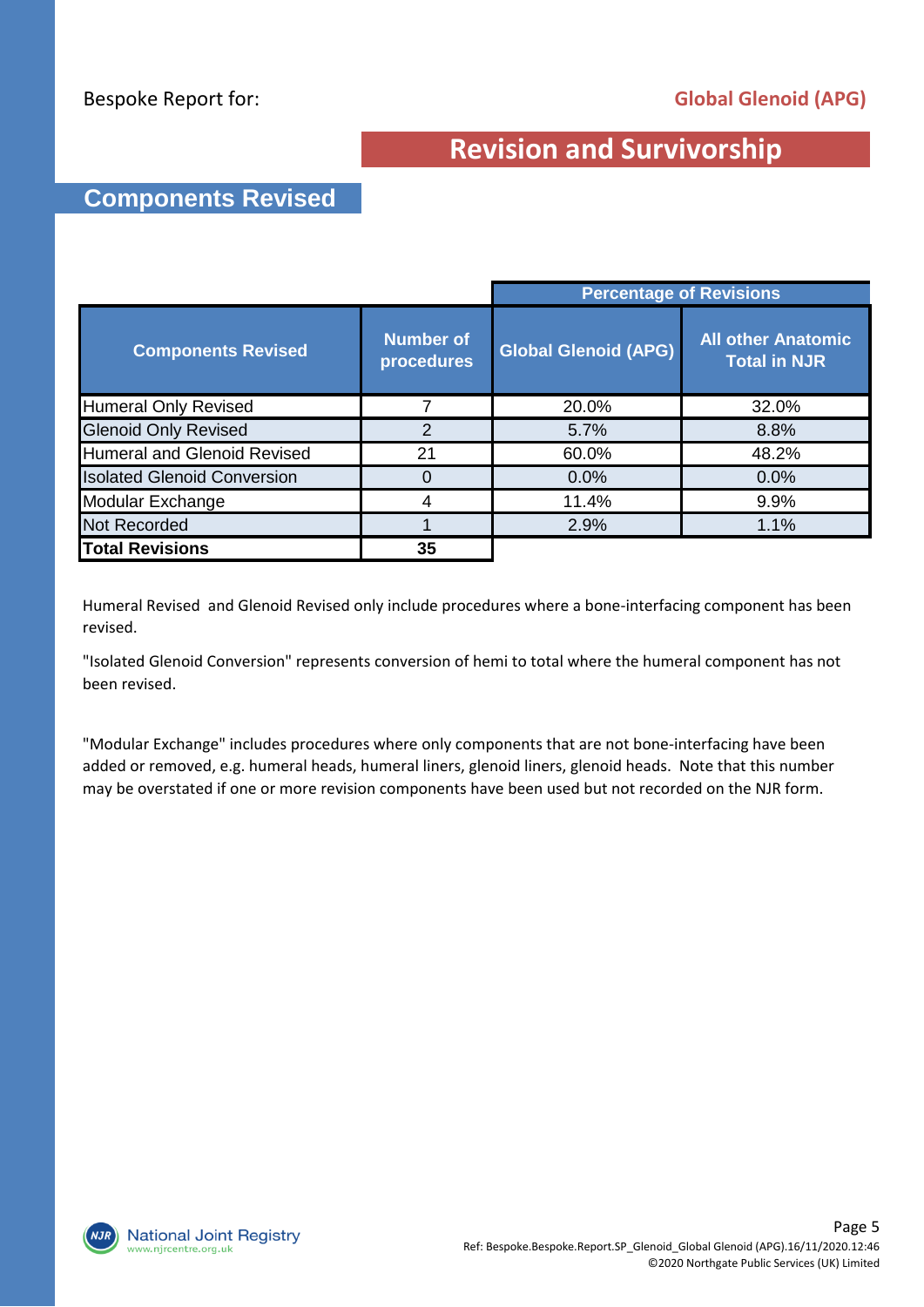### **Cumulative Revision Rate**



Cox Proportional Hazards model for revision risk ratio of Global Glenoid (APG) / All other Anatomic Total in NJR

| <b>Adjustment</b>                                          | <b>Hazard Ratio (95% CI)</b> | p-value |
|------------------------------------------------------------|------------------------------|---------|
| Unadjusted                                                 | 0.44<br>$(0.31 - 0.62)$      | < 0.001 |
| Adjusted for age, gender, year cohort and<br>implant type* | 0.48<br>$(0.34 - 0.68)$      | < 0.001 |

\* Implant type: Total Anatomic, Total Reverse, or Hemi (anatomic)

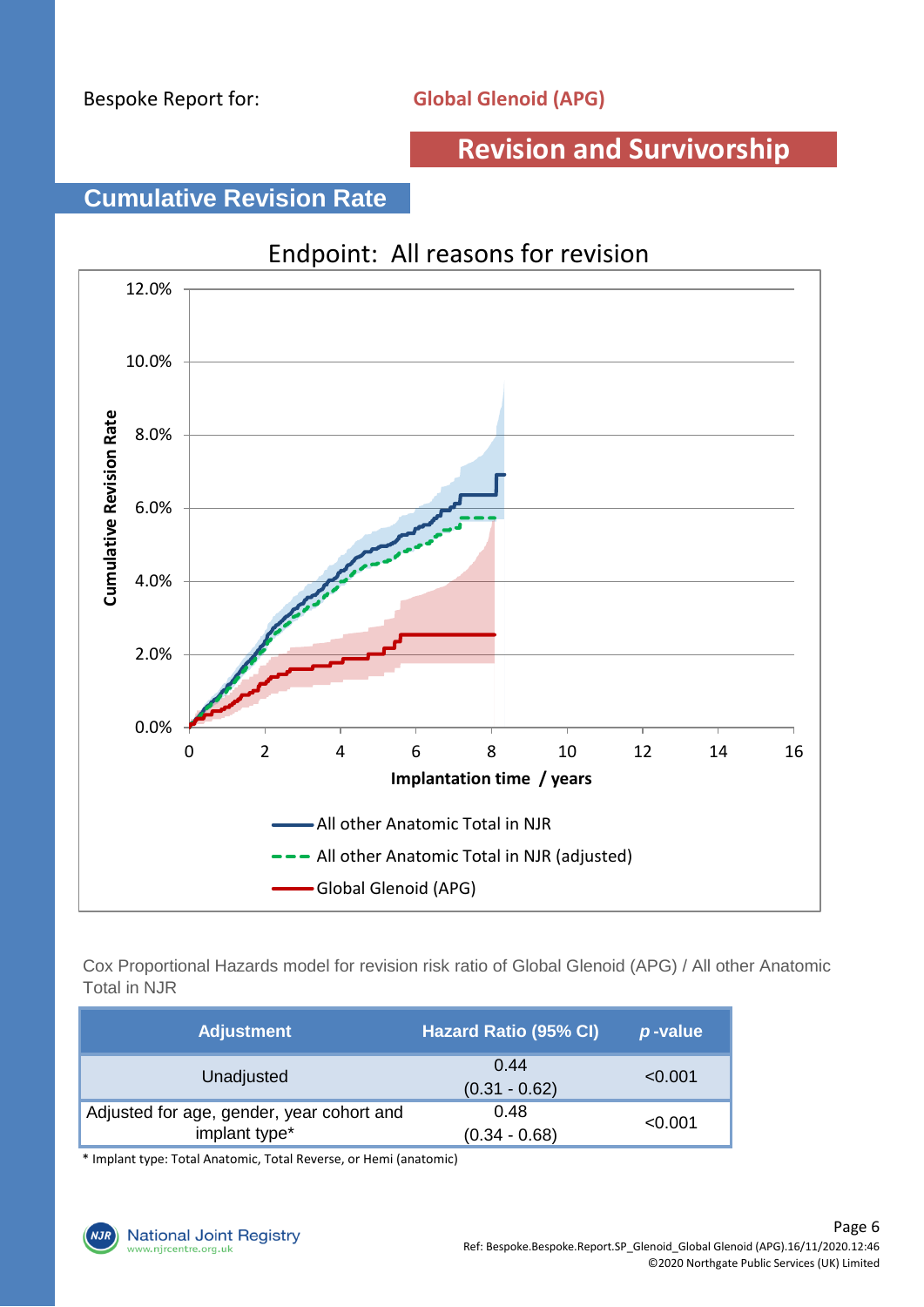### **Cumulative Revision Rate**

#### Endpoint: All revisions

| <b>Period</b><br>/years | <b>At Risk</b> | <b>Global Glenoid (APG)</b> | <b>All other Anatomic Total in</b><br><b>NJR</b> |
|-------------------------|----------------|-----------------------------|--------------------------------------------------|
|                         | 2015           |                             |                                                  |
|                         | 1844           | $0.6\%$ (0.3% - 0.9%)       | $1.1\%$ (0.9% - 1.3%)                            |
|                         | 1557           | $1.2\%$ (0.8% - 1.7%)       | $2.4\%$ (2.1% - 2.7%)                            |
| 3                       | 1277           | $1.6\%$ (1.1% - 2.2%)       | 3.4% (3.0% - 3.8%)                               |
| 4                       | 950            | $1.8\%$ (1.2% - 2.4%)       | $4.3\%$ (3.8% - 4.7%)                            |
|                         | 658            | $2.0\%$ (1.4% - 2.8%)       | 4.9% (4.5% - 5.4%)                               |
| 6                       | 389            | $2.5\%$ (1.8% - 3.6%)       | $5.5\%$ (4.9% - 6.0%)                            |
|                         | 192            | $2.5\%$ (1.8% - 4.0%)       | $6.0\%$ (5.4% - 6.7%)                            |
| 8                       | 49             | $2.5\%$ (1.8% - 5.5%)       | $6.4\%$ (5.6% - 7.8%)                            |
| q                       |                |                             |                                                  |
| 10                      |                |                             |                                                  |

Cumulative revision rate with 95% confidence intervals Rate only reported for times where > 40 remain at risk

**National Joint Registry**  $NJK$ www.njrcentre.org.uk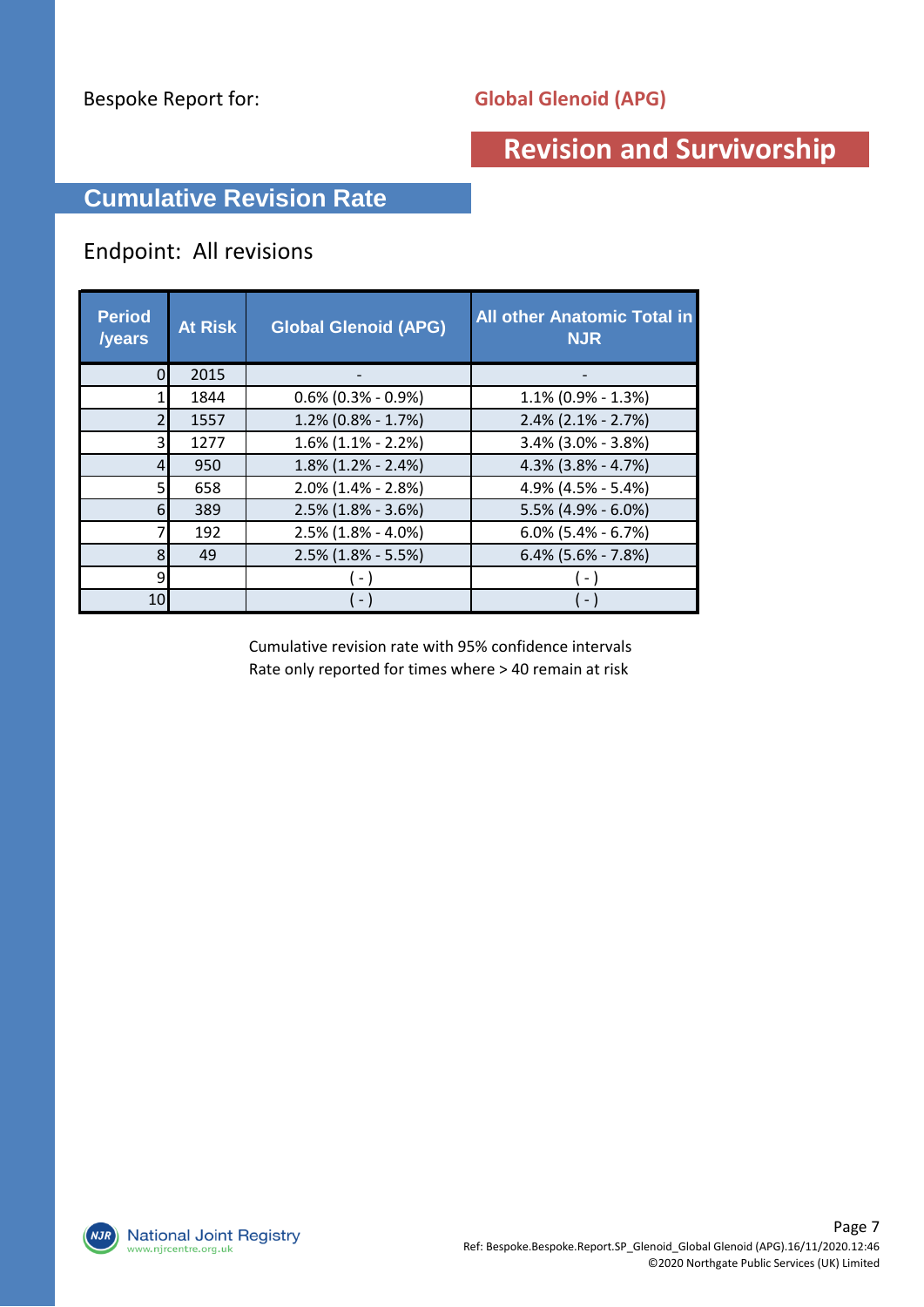### **Cumulative Revision Rate**



Cox Proportional Hazards model for revision risk ratio of Global Glenoid (APG) / All other Anatomic Total in NJR, with endpoint humeral revision

| <b>Adjustment</b>                                          | <b>Hazard Ratio (95% CI)</b> | p-value |
|------------------------------------------------------------|------------------------------|---------|
| Unadjusted                                                 | 0.44<br>$(0.30 - 0.64)$      | < 0.001 |
| Adjusted for age, gender, year cohort and<br>implant type* | 0.47<br>$(0.32 - 0.69)$      | < 0.001 |

\* Implant type: Total Anatomic, Total Reverse, or Hemi (anatomic)

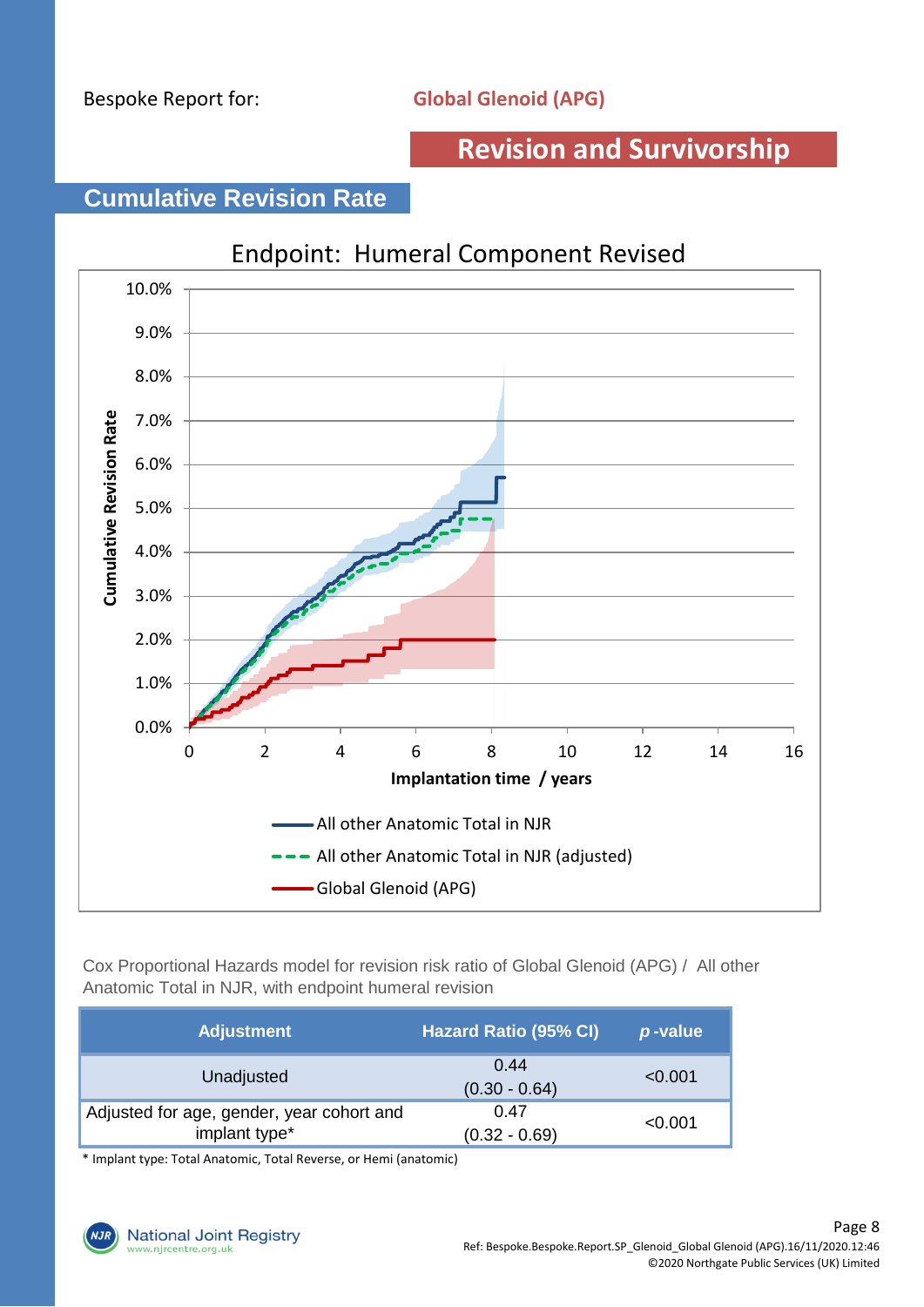### **Cumulative Revision Rate**

#### Endpoint: Humeral revision

| <b>Period</b><br><b>/years</b> | <b>At Risk</b> | <b>Global Glenoid (APG)</b> | <b>All other Anatomic Total in</b><br><b>NJR</b> |
|--------------------------------|----------------|-----------------------------|--------------------------------------------------|
|                                | 2015           |                             |                                                  |
|                                | 1844           | $0.4\%$ (0.2% - 0.7%)       | $0.9\%$ (0.8% - 1.1%)                            |
|                                | 1557           | $0.9\%$ (0.6% - 1.4%)       | $1.9\%$ (1.7% - 2.2%)                            |
| 3                              | 1277           | 1.3% (0.9% - 1.9%)          | $2.7\%$ (2.4% - 3.1%)                            |
| 4                              | 950            | $1.4\%$ (0.9% - 2.1%)       | $3.4\%$ (3.1% - 3.8%)                            |
|                                | 658            | $1.7\%$ $(1.1\% - 2.3\%)$   | 3.9% (3.5% - 4.4%)                               |
| 6                              | 389            | $2.0\%$ (1.3% - 2.9%)       | $4.3\%$ (3.8% - 4.8%)                            |
|                                | 192            | $2.0\%$ (1.3% - 3.3%)       | 4.8% (4.2% - 5.4%)                               |
| 8                              | 49             | $2.0\%$ (1.3% - 4.6%)       | $5.1\%$ (4.5% - 6.5%)                            |
| 9                              |                |                             |                                                  |
| 10                             |                | $\sim$                      |                                                  |

Cumulative revision rate with 95% confidence intervals Rate only reported for times where > 40 remain at risk

**National Joint Registry**  $NJK$ www.njrcentre.org.uk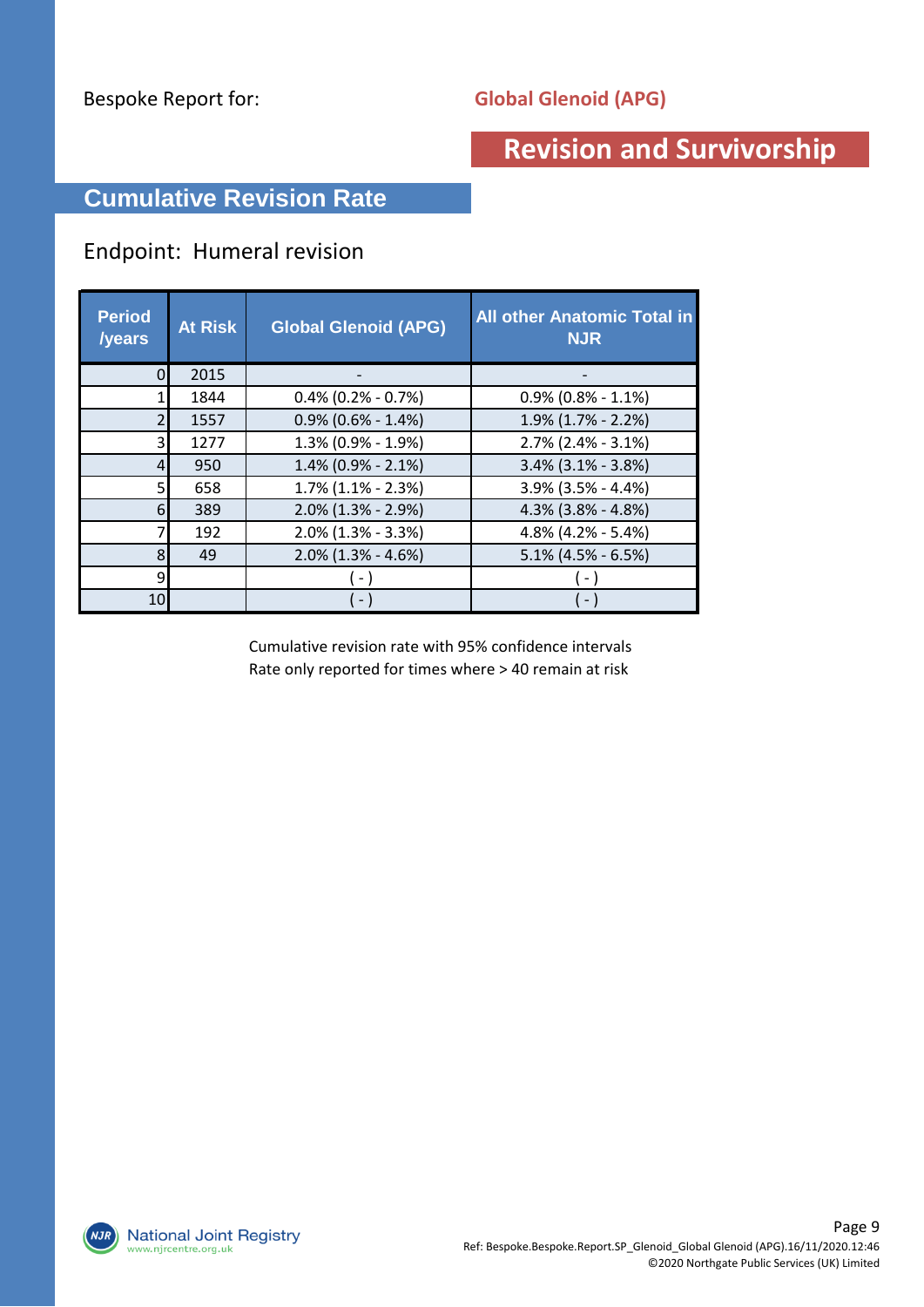### **Cumulative Revision Rate**



Cox Proportional Hazards model for revision risk ratio of Global Glenoid (APG) / All other Anatomic Total in NJR, with endpoint glenoid revision

| <b>Adjustment</b>                                          | <b>Hazard Ratio (95% CI)</b> | p-value |
|------------------------------------------------------------|------------------------------|---------|
| Unadjusted                                                 | 0.50<br>$(0.33 - 0.77)$      | 0.002   |
| Adjusted for age, gender, year cohort and<br>implant type* | 0.54<br>$(0.35 - 0.82)$      | 0.004   |

\* Implant type: Total Anatomic, Total Reverse, or Hemi (anatomic)

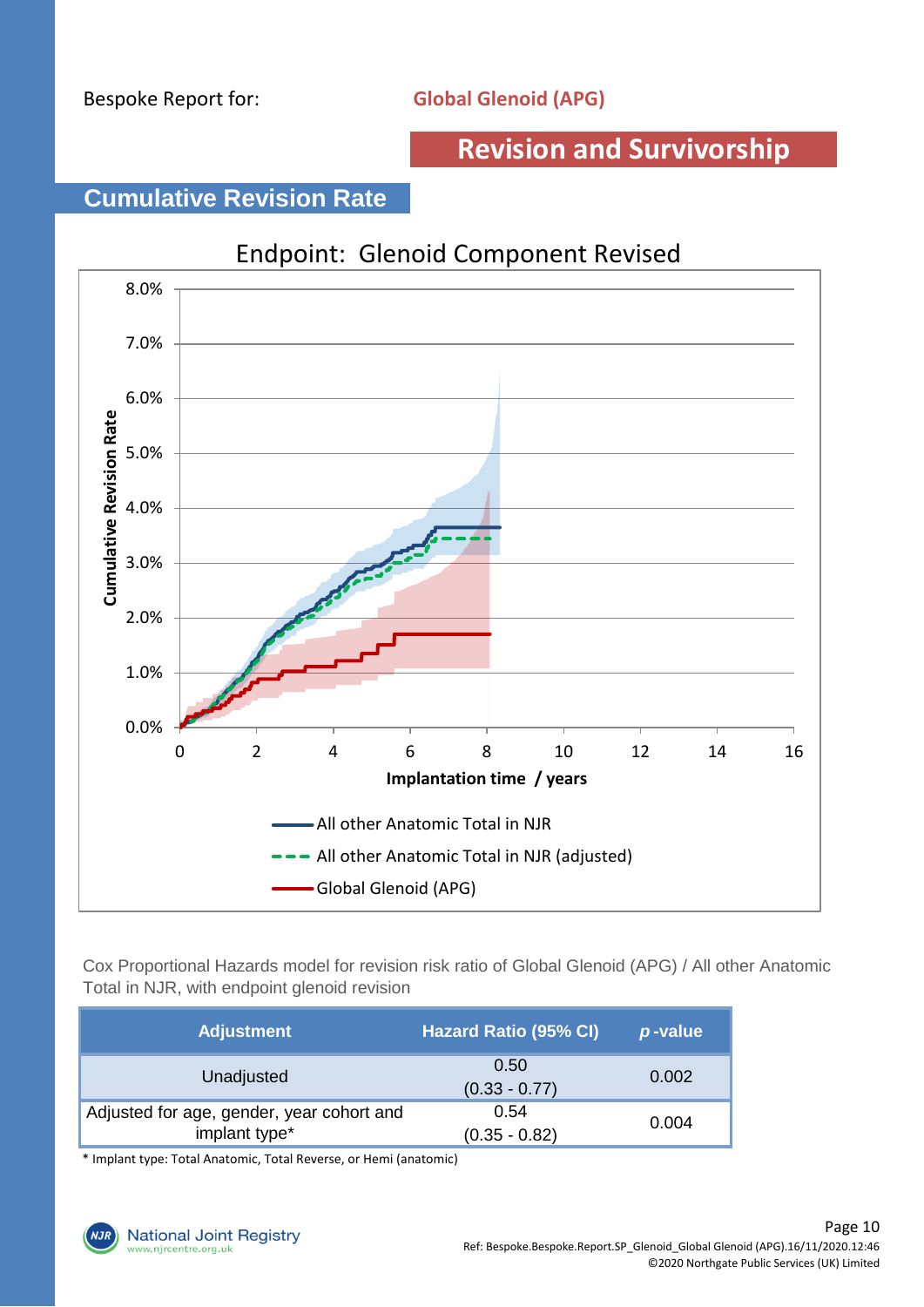### **Cumulative Revision Rate**

#### Endpoint: Glenoid revision

| <b>Period</b><br><b>/years</b> | <b>At Risk</b> | <b>Global Glenoid (APG)</b> | <b>All other Anatomic Total in</b><br><b>NJR</b> |
|--------------------------------|----------------|-----------------------------|--------------------------------------------------|
|                                | 2015           |                             |                                                  |
|                                | 1844           | $0.4\%$ (0.2% - 0.6%)       | $0.5\%$ (0.4% - 0.6%)                            |
|                                | 1557           | $0.8\%$ (0.5% - 1.2%)       | $1.3\%$ (1.1% - 1.5%)                            |
| 3                              | 1277           | $1.0\%$ (0.6% - 1.5%)       | $1.9\%$ (1.7% - 2.2%)                            |
| 4                              | 950            | $1.1\%$ (0.7% - 1.7%)       | $2.5\%$ (2.2% - 2.8%)                            |
|                                | 658            | 1.4% (0.9% - 2.0%)          | 2.9% (2.5% - 3.3%)                               |
| 6                              | 389            | $1.7\%$ (1.1% - 2.6%)       | $3.3\%$ (2.9% - 3.7%)                            |
|                                | 192            | $1.7\%$ (1.1% - 3.0%)       | $3.7\%$ (3.2% - 4.3%)                            |
| 8                              | 49             | $1.7\%$ $(1.1\% - 4.2\%)$   | 3.7% (3.2% - 4.9%)                               |
| 9                              |                |                             |                                                  |
| 10                             |                | $\sim$                      |                                                  |

Cumulative revision rate with 95% confidence intervals Rate only reported for times where > 40 remain at risk

**National Joint Registry**  $NJK$ www.njrcentre.org.uk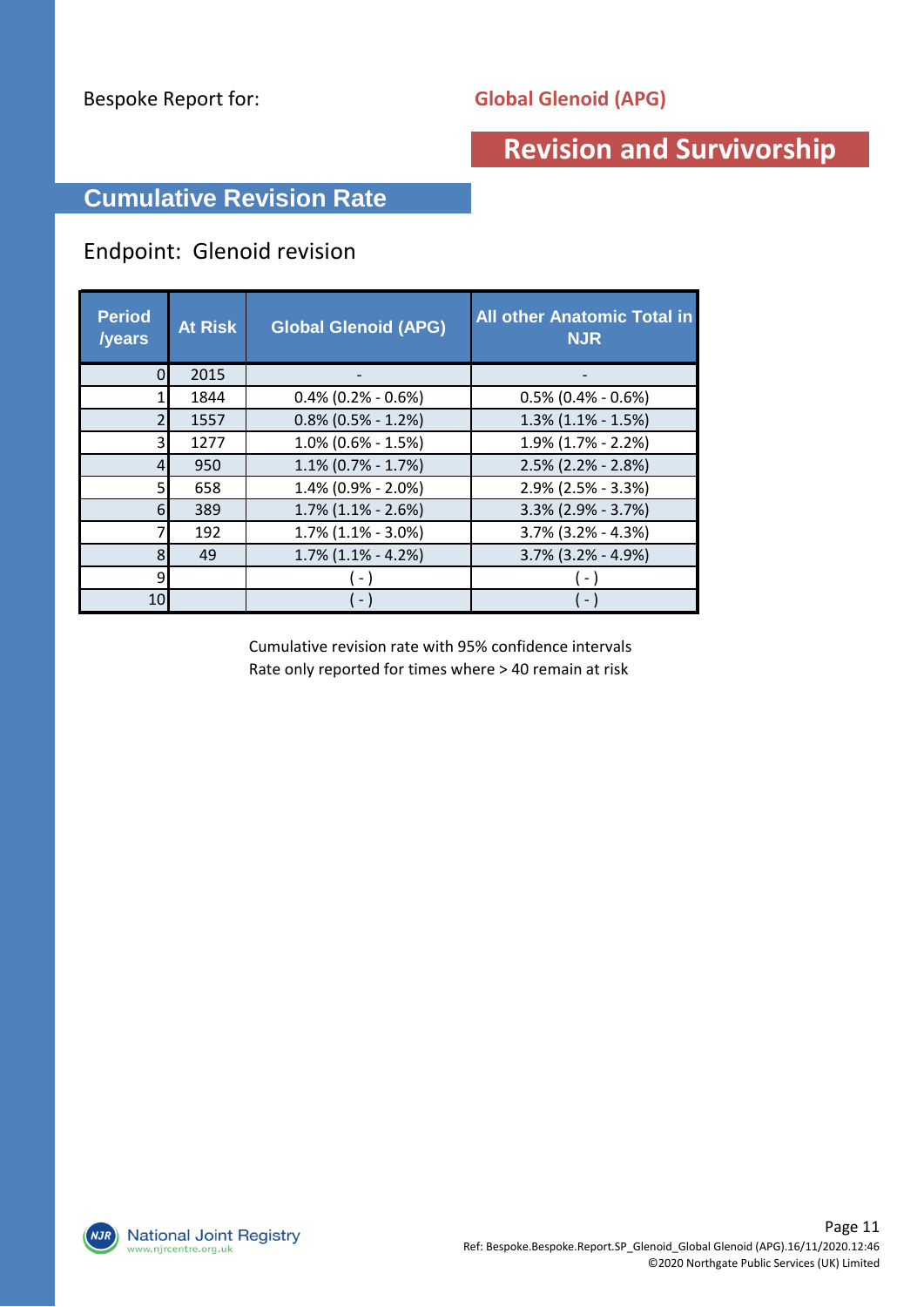Bespoke Report for: **Global Glenoid (APG)**

### **Disclaimer**

#### **Disclaimer**

The National Joint Registry (NJR) produces this report through its contractor, Northgate Public Services (UK) Limited (NPS) using data collected, collated and provided by third parties. As a result, neither NJR or NPS takes any responsibility for the accuracy, currency, reliability and correctness of any data used or referred to in this report, and disclaims all warranties in relation to such data, in each case to the maximum extent permitted by legislation.

To the maximum extent permitted by law, neither the NJR or NPS shall have any liability (including but not limited to liability by reason of negligence) for any loss, damage, cost or expense incurred or arising by reason of any person using or relying on the data within this report and whether caused by reason of any error, omission or misrepresentation in the report or otherwise. This report is not to be taken as advice. Third parties using or relying on the data in this report do so at their own risk and will be responsible for making their own assessment and should verify all relevant representations, statements and information with their own professional advisers.

**National Joint Registry** vw.njrcentre.org.uk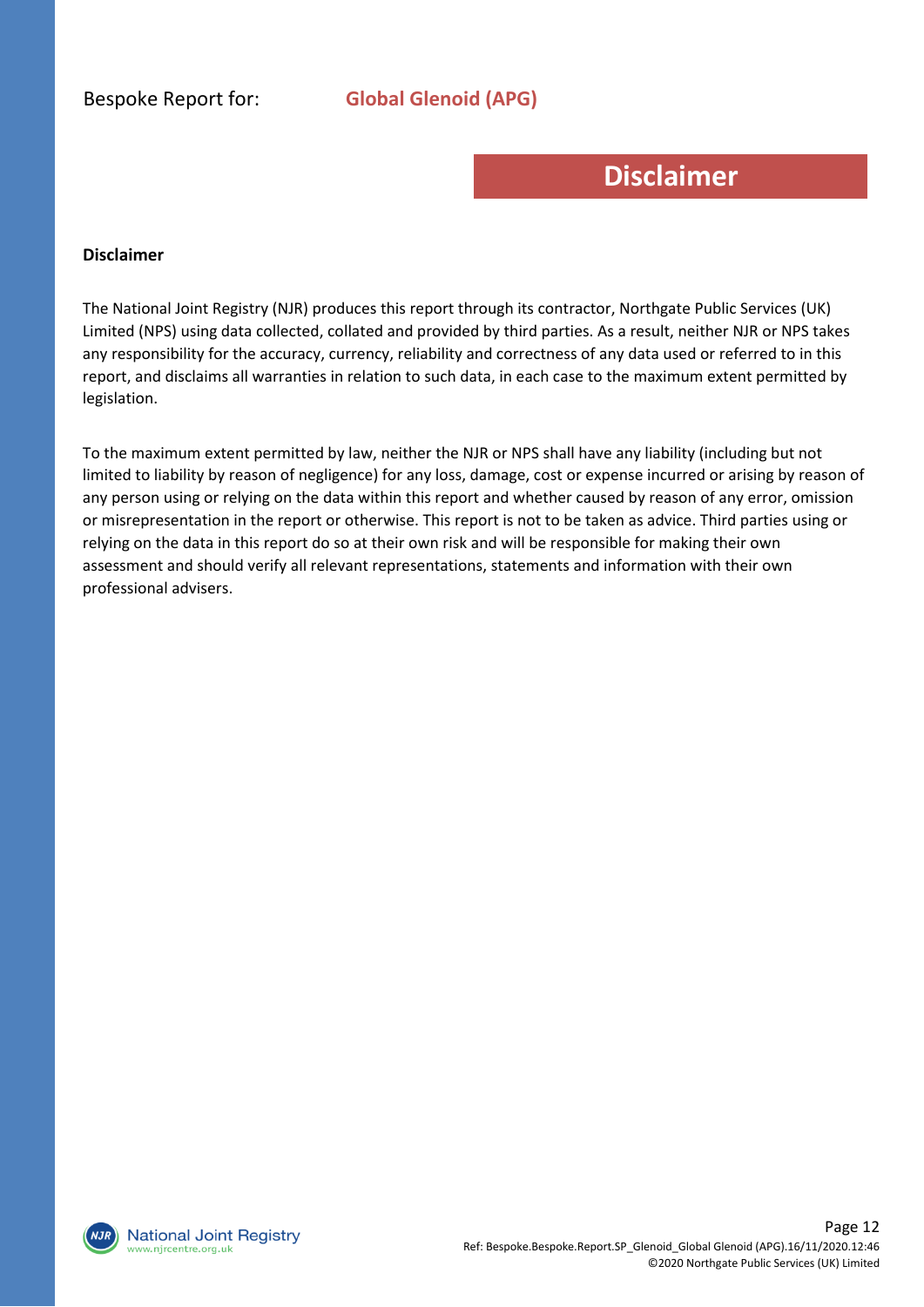#### **Catalogue Number Description**

#### **Number Implanted**

| Humeral Stem |                                                                          |              |
|--------------|--------------------------------------------------------------------------|--------------|
| 110006100    | GLOBAL UNITE STANDARD STEM SZ 6                                          | 7            |
| 110008100    | <b>GLOBAL UNITE STANDARD STEM SZ 8</b>                                   | 63           |
| 110010100    | GLOBAL UNITE STANDARD STEM SZ 10                                         | 198          |
| 110012100    | <b>GLOBAL UNITE STANDARD STEM SZ 12</b>                                  | 184          |
| 110014100    | GLOBAL UNITE STANDARD STEM SZ 14                                         | 43           |
| 110016100    | <b>GLOBAL UNITE STANDARD STEM SZ 16</b>                                  | 5            |
| 112812010    | <b>GLOBAL FX STEM 12 LONG</b>                                            |              |
| 113006000    | Global AP Humeral Stem 6mm                                               | 12           |
| 113006200    | <b>GLOBAL AP POROUS COATED STEM 6 MM</b>                                 |              |
| 113008000    | Global AP Humeral Stem 8mm                                               | 118          |
| 113008200    | GLOBAL AP POROUS COATED STEM 8 MM                                        | 31           |
| 113010000    | Global AP Humeral Stem 10mm                                              | 386          |
| 113010200    | GLOBAL AP POROUS COATED STEM 10 MM                                       | 74           |
| 113012000    | Global AP Humeral Stem 12mm                                              | 311          |
| 113012200    | GLOBAL AP POROUS COATED STEM 12 MM                                       | 64           |
| 113014000    | Global AP Humeral Stem 14mm                                              | 100          |
| 113014200    | GLOBAL AP POROUS COATED STEM 14 MM                                       | 13           |
| 113016000    | Global AP Humeral Stem 16mm                                              | 3            |
| 113016200    | GLOBAL AP POROUS COATED STEM 16 MM                                       | 3            |
| 113706000    | GLOBAL ADVANTAGE STEM 6MM 108MM                                          | $\mathbf{2}$ |
| 113708000    | <b>GLOBAL ADVANTAGE STEM 8 MM</b>                                        | 39           |
| 113710000    | GLOBAL ADVANTAGE STEM 10 MM                                              | 73           |
| 113712000    | <b>GLOBAL ADVANTAGE STEM 12 MM</b>                                       | 44           |
| 113714000    | <b>GLOBAL ADVANTAGE STEM 14 MM</b>                                       | 11           |
| 113716000    | <b>GLOBAL ADVANTAGE STEM 16 MM</b>                                       | 1            |
| 1140-10-040  | <b>GLOBAL ICON Anchor Plate Size 40</b>                                  | 21           |
| 1140-10-042  | <b>GLOBAL ICON Anchor Plate Size 42</b>                                  | 31           |
| 1140-10-044  | <b>GLOBAL ICON Anchor Plate Size 44</b>                                  | 41           |
| 1140-10-046  | <b>GLOBAL ICON Anchor Plate Size 46</b>                                  | 28           |
| 1140-10-048  | <b>GLOBAL ICON Anchor Plate Size 48</b>                                  | 44           |
| 1140-10-050  | GLOBAL ICON Anchor Plate Size 50                                         | 21           |
| 1140-10-052  | <b>GLOBAL ICON Anchor Plate Size 52</b>                                  | 20           |
| 1140-10-054  | <b>GLOBAL ICON Anchor Plate Size 54</b>                                  |              |
| 1140-10-056  | <b>GLOBAL ICON Anchor Plate Size 56</b>                                  |              |
| 130710000    | DELTA XTEND MODULAR HUMERAL STEM D10 HA                                  |              |
| 5528/12/13   | Humeral Stem Epoca uncemented size 12 length 130 mm Titanium Alloy (TAV) |              |
| Humeral Head |                                                                          |              |
| 110040500    | GLOBAL UNITE HEAD 40X15 STANDARD                                         | 9            |
| 110040510    | GLOBAL UNITE HEAD 40X18 STANDARD                                         | 4            |
| 110040600    | GLOBAL UNITE HEAD 40X15 ECCENTRIC                                        | 26           |
| 110040610    | GLOBAL UNITE HEAD 40X18 ECCENTRIC                                        | 8            |
| 110044500    | GLOBAL UNITE HEAD 44X15 STANDARD                                         | 27           |
| 110044510    | GLOBAL UNITE HEAD 44X18 STANDARD                                         | 19           |
| 110044520    | GLOBAL UNITE HEAD 44X21 STANDARD                                         |              |
| 110044600    | GLOBAL UNITE HEAD 44X15 ECCENTRIC                                        | 111          |

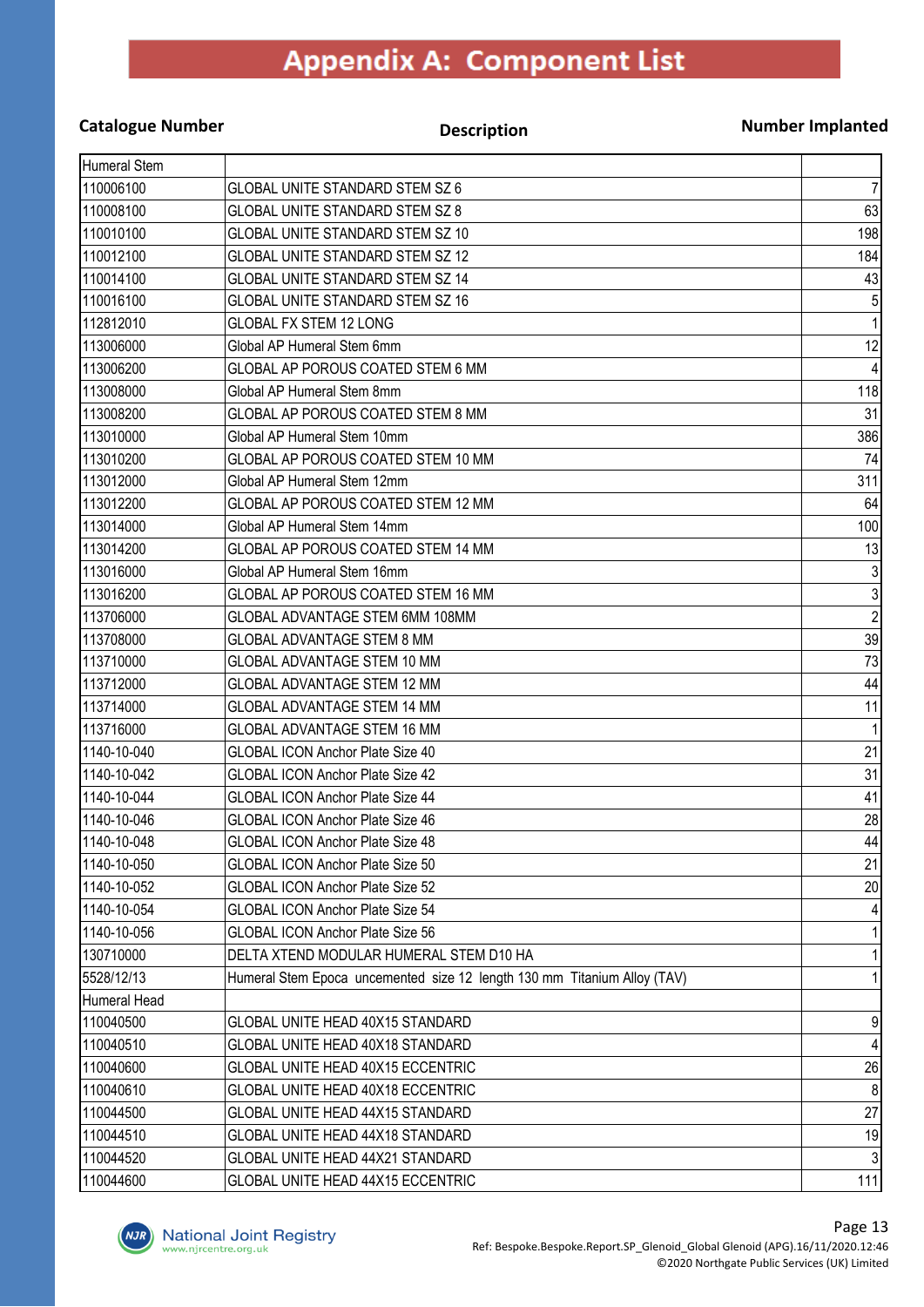| <b>Catalogue Number</b> | <b>Description</b>                       | <b>Number Implanted</b> |
|-------------------------|------------------------------------------|-------------------------|
| 110044610               | GLOBAL UNITE HEAD 44X18 ECCENTRIC        | 60                      |
| 110044620               | GLOBAL UNITE HEAD 44X21 ECCENTRIC        | 6                       |
| 110048500               | GLOBAL UNITE HEAD 48X15 STANDARD         | 25                      |
| 110048510               | GLOBAL UNITE HEAD 48X18 STANDARD         | 34                      |
| 110048520               | GLOBAL UNITE HEAD 48X21 STANDARD         | $\overline{7}$          |
| 110048600               | GLOBAL UNITE HEAD 48X15 ECCENTRIC        | 85                      |
| 110048610               | GLOBAL UNITE HEAD 48X18 ECCENTRIC        | 65                      |
| 110048620               | GLOBAL UNITE HEAD 48X21 ECCENTRIC        | 15                      |
| 110052500               | GLOBAL UNITE HEAD 52X15 STANDARD         | 4                       |
| 110052510               | GLOBAL UNITE HEAD 52X18 STANDARD         | 11                      |
| 110052520               | GLOBAL UNITE HEAD 52X21 STANDARD         | 8                       |
| 110052600               | GLOBAL UNITE HEAD 52X15 ECCENTRIC        | 28                      |
| 110052610               | GLOBAL UNITE HEAD 52X18 ECCENTRIC        | 23                      |
| 110052620               | <b>GLOBAL UNITE HEAD 52X21 ECCENTRIC</b> | 14                      |
| 110056510               | GLOBAL UNITE HEAD 56X18 STANDARD         | $\sqrt{5}$              |
| 110056520               | GLOBAL UNITE HEAD 56X21 STANDARD         | $\overline{2}$          |
| 110056610               | GLOBAL UNITE HEAD 56X18 ECCENTRIC        | 17                      |
| 110056620               | GLOBAL UNITE HEAD 56X21 ECCENTRIC        | 5                       |
| 112840000               | GLOBAL ADVANTAGE HUM HEAD 40X15          | 8                       |
| 112840010               | GLOBAL ADVANTAGE HUM HEAD 40X18          | $\overline{\mathbf{c}}$ |
| 112840020               | GLOBAL ADVANTAGE HUM HEAD 40X21          | $\overline{3}$          |
| 112844000               | GLOBAL ADVANTAGE HUM HEAD 44X15          | 24                      |
| 112844010               | GLOBAL ADVANTAGE HUM HEAD 44X18          | 14                      |
| 112844020               | GLOBAL ADVANTAGE HUM HEAD 44X21          | 1                       |
| 112844110               | GLOBAL ADVANTAGE ECC HEAD 44X18          | 34                      |
| 112844120               | GLOBAL ADVANTAGE ECC HEAD 44X21          | $\sqrt{3}$              |
| 112848000               | GLOBAL ADVANTAGE HUM HEAD 48X15          | $\overline{\mathbf{c}}$ |
| 112848010               | GLOBAL ADVANTAGE HUM HEAD 48X18          | $\overline{9}$          |
| 112848020               | GLOBAL ADVANTAGE HUM HEAD 48X21          | $\overline{2}$          |
| 112848110               | <b>GLOBAL ADVANTAGE ECC HEAD 48X18</b>   | 28                      |
| 112848120               | GLOBAL ADVANTAGE ECC HEAD 48X21          | 6                       |
| 112852000               | GLOBAL ADVANTAGE HUM HEAD 52X15          | $\overline{\mathbf{c}}$ |
| 112852010               | GLOBAL ADVANTAGE HUM HEAD 52X18          | 5                       |
| 112852020               | <b>GLOBAL ADVANTAGE HUM HEAD 52X21</b>   | 3                       |
| 112852110               | GLOBAL ADVANTAGE ECC HEAD 52X18          | 9                       |
| 112852120               | <b>GLOBAL ADVANTAGE ECC HEAD 52X21</b>   | $\overline{c}$          |
| 112856000               | GLOBAL ADVANTAGE HUM HEAD 56X15          |                         |
| 112856010               | <b>GLOBAL ADVANTAGE HUM HEAD 56X18</b>   | $\overline{2}$          |
| 112856110               | GLOBAL ADVANTAGE ECC HEAD 56X18          | $\overline{2}$          |
| 112856120               | GLOBAL ADVANTAGE ECC HEAD 56X21          | 11                      |
| 113040500               | Global AP Humeral Head 40x15             | 5                       |
| 113040510               | Global AP Humeral Head 40x18             | $\overline{c}$          |
| 113040600               | Global AP Humeral Head 40x15 E           | 52                      |
| 113040610               | Global AP Humeral Head 40x18 E           | 23                      |
| 113044500               | Global AP Humeral Head 44x15             | 26                      |
| 113044510               | Global AP Humeral Head 44x18             | 29                      |

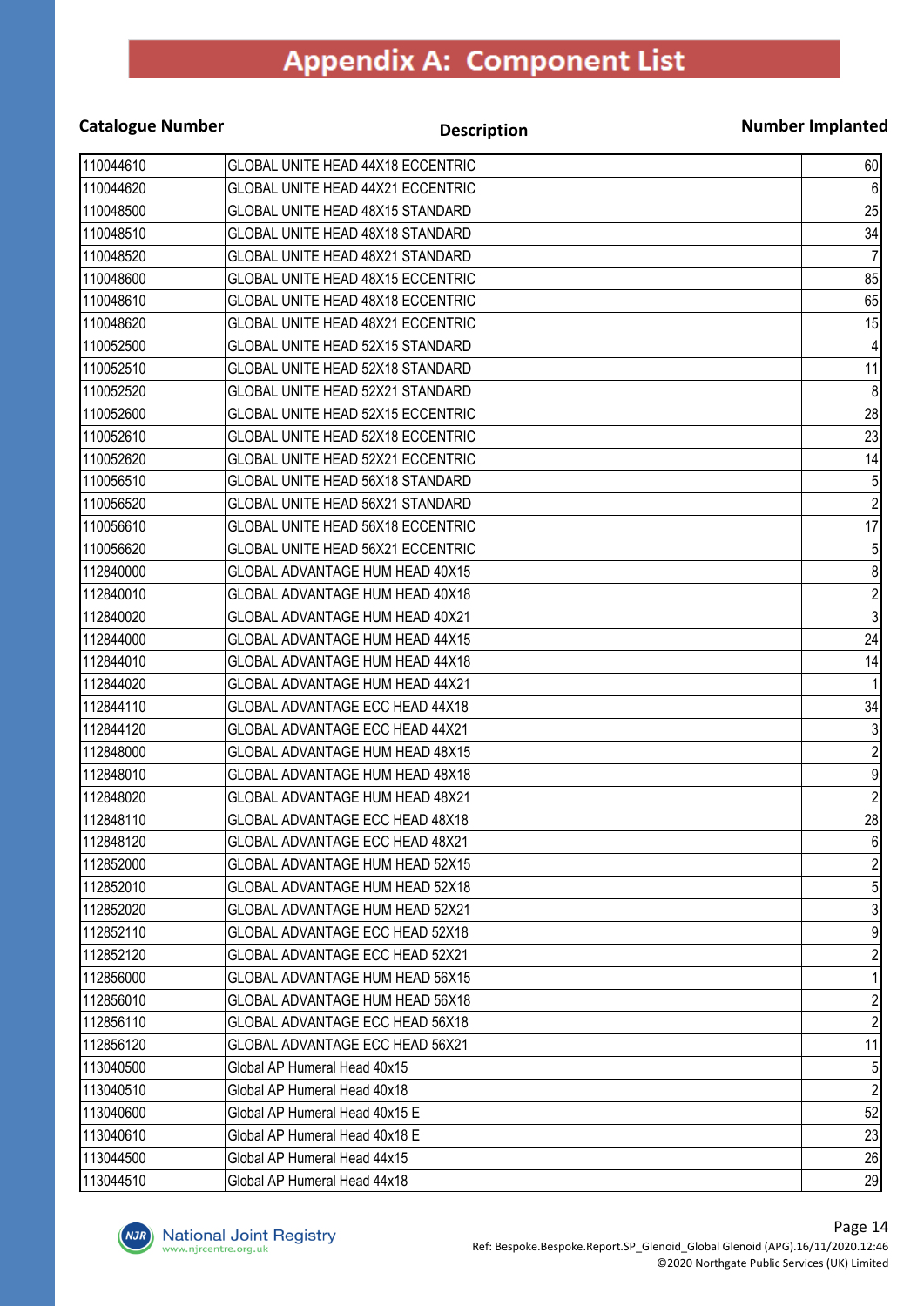| <b>Catalogue Number</b> | <b>Description</b>                                              | <b>Number Implanted</b> |
|-------------------------|-----------------------------------------------------------------|-------------------------|
| 113044520               | Global AP Humeral Head 44x21                                    | $\mathbf{3}$            |
| 113044600               | Global AP Humeral Head 44x15 E                                  | 168                     |
| 113044610               | Global AP Humeral Head 44x18 E                                  | 153                     |
| 113044620               | Global AP Humeral Head 44x21 E                                  | 22                      |
| 113048500               | Global AP Humeral Head 48x15                                    | 29                      |
| 113048510               | Global AP Humeral Head 48x18                                    | 23                      |
| 113048520               | Global AP Humeral Head 48x21                                    | $6\phantom{1}6$         |
| 113048600               | Global AP Humeral Head 48x15 E                                  | 107                     |
| 113048610               | Global AP Humeral Head 48x18 E                                  | 146                     |
| 113048620               | Global AP Humeral Head 48x21 E                                  | 37                      |
| 113052500               | Global AP Humeral Head 52x15                                    | 11                      |
| 113052510               | Global AP Humeral Head 52x18                                    | 14                      |
| 113052520               | Global AP Humeral Head 52x21                                    | $\sqrt{3}$              |
| 113052600               | Global AP Humeral Head 52x15 E                                  | $\overline{27}$         |
| 113052610               | Global AP Humeral Head 52x18 E                                  | 60                      |
| 113052620               | Global AP Humeral Head 52x21 E                                  | 26                      |
| 113056510               | Global AP Humeral Head 56x18                                    | $\sqrt{3}$              |
| 113056520               | Global AP Humeral Head 56x21                                    |                         |
| 113056610               | Global AP Humeral Head 56x18 E                                  | 18                      |
| 113056620               | Global AP Humeral Head 56x21 E                                  | $\sqrt{3}$              |
| 1140-20-040             | <b>GLOBAL ICON Humeral Head Size 40</b>                         | 11                      |
| 1140-20-042             | <b>GLOBAL ICON Humeral Head Size 42</b>                         | 10                      |
| 1140-20-044             | <b>GLOBAL ICON Humeral Head Size 44</b>                         | 28                      |
| 1140-20-046             | <b>GLOBAL ICON Humeral Head Size 46</b>                         | 20                      |
| 1140-20-048             | <b>GLOBAL ICON Humeral Head Size 48</b>                         | 24                      |
| 1140-20-050             | <b>GLOBAL ICON Humeral Head Size 50</b>                         | 21                      |
| 1140-20-052             | <b>GLOBAL ICON Humeral Head Size 52</b>                         | 16                      |
| 1140-20-054             | <b>GLOBAL ICON Humeral Head Size 54</b>                         | 9                       |
| 1140-20-056             | <b>GLOBAL ICON Humeral Head Size 56</b>                         | $\mathfrak{Z}$          |
| 1140-20-340             | GLOBAL ICON Humeral Head Size 40 +3mm                           | $\mathbf{Z}$            |
| 1140-20-342             | GLOBAL ICON Humeral Head Size 42 +3mm                           | 6 <sup>1</sup>          |
| 1140-20-344             | GLOBAL ICON Humeral Head Size 44 +3mm                           | 22                      |
| 1140-20-346             | GLOBAL ICON Humeral Head Size 46 +3mm                           | 15                      |
| 1140-20-348             | GLOBAL ICON Humeral Head Size 48 +3mm                           | 16                      |
| 1140-20-350             | GLOBAL ICON Humeral Head Size 50 +3mm                           |                         |
| 1140-20-352             | GLOBAL ICON Humeral Head Size 52 +3mm                           | 6                       |
| 1140-20-354             | GLOBAL ICON Humeral Head Size 54 +3mm                           |                         |
| 5311-46/17              | H Epoca 46 mm height 17.25 mm Stainless Steel                   |                         |
| <b>Humeral Proximal</b> |                                                                 |                         |
| 1100-20-000             | GL UNITE ANT BODY 135 SZ 6/8                                    | 62                      |
| 1100-20-010             | GLUNITEANT BODY 128 SZ6/8                                       |                         |
| 1100-40-000             | Global Unite Anatomic Proximal Body 135 degree Size 12 porocoat | 179                     |
| 1100-50-000             | GLOBAL- ANATOMIC PROXIMAL BODY 135 DEGREE SIZE 14 POROCOAT      | 36                      |
| 110020020               | GL UNITE ANT BODY 142 SZ 6/8                                    |                         |
| 110030000               | Anatomic Proximal Body 135 SZ 10                                | 184                     |
| 110030010               | Anatomic Proximal Body 128 SZ 10                                | 5 <sup>1</sup>          |